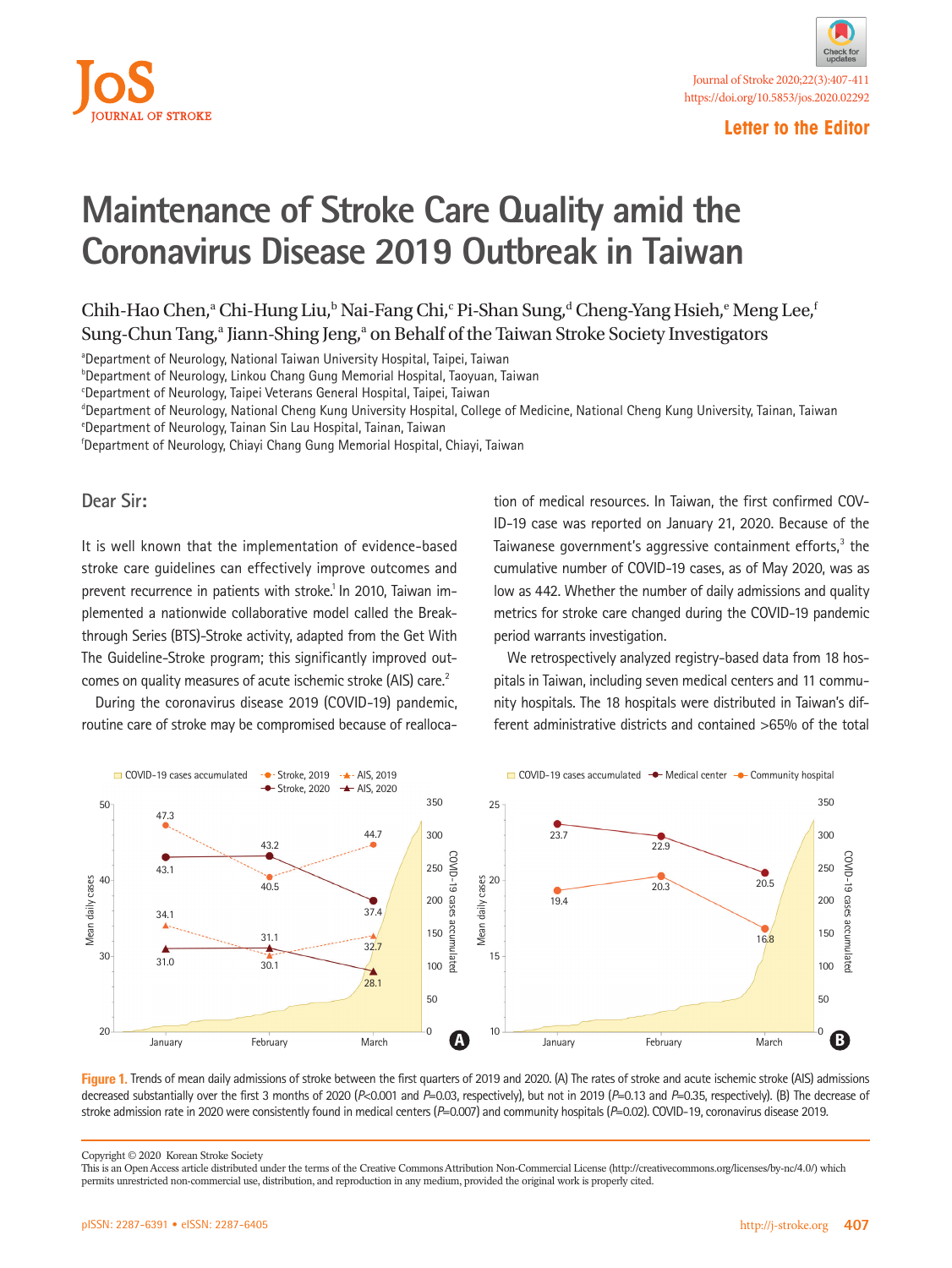population (Supplementary Table 1). All the hospitals had participated in the BTS-Stroke activity.<sup>2</sup> The performance measures and safety indicators were modified from the original BTS-Stroke quality metrics established in 2010 (Supplementary Table 2) and were reviewed monthly. Individual patient-level information was de-identified before analysis. Number of monthly admissions of stroke (including ischemic and hemorrhagic stroke) and 15 quality-of-care metrics were compared between the main outbreak (March 2020), early outbreak (January and February 2020), and control (January to March 2019) phases, respectively. Since the BTS-Stroke activity mainly focused on the AIS-related quality metrics, number of AIS admission were further recorded. Detailed methods and statistical analyses are presented in the Supplementary methods.

As the cumulative number of COVID-19 cases increased, there was a significant decrease in mean daily stroke admissions in the first quarter of 2020 (β=−0.07, *P*<0.001), which was not observed in 2019 (β=−0.03, *P*=0.13) (Figure 1A). Similar trends were observed in medical centers (β=-0.07, P=0.007) and community hospitals (β=−0.07, *P*=0.02) (Figure 1B).

The comparison between the first quarter of 2019 and 2020 was presented in Table 1. The number of daily stroke admission were decreased in 2020 compared with 2019 (41.2 vs. 44.3; incidence rate ratio [IRR], 0.93; *P*=0.001) as well as AIS admission (29.9 vs. 32.6; IRR, 0.93; *P*=0.001). The quality metrics were generally comparable, and several metrics of intravenous thrombolysis, endovascular thrombectomy, early and discharge antithrombotic use, and rehabilitation evaluation even improved in 2020.

Table 2 presents the aggregated data of stroke admissions and quality metrics across different study periods. During the main outbreak phase, the number of daily stroke admission was 37.4, which was an absolute decrease of 13% compared to the early outbreak phase (43.2; IRR, 0.87; *P*<0.001) and an absolute decrease of 16% compared to the control phase (44.3; IRR, 0.84;

**Table 1.** Comparison of the stroke admissions and quality metrics between the first quarter of 2020 and 2019

| Study periods                              | Jan to Mar 2020     | Jan to Mar 2019     | Effect size, OR (95% Cl)* | P       |
|--------------------------------------------|---------------------|---------------------|---------------------------|---------|
| Mean daily admissions, total (day average) |                     |                     |                           |         |
| All stroke                                 | 3,748 (41.19)       | 3,986 (44.29)       | $0.93(0.89 - 0.97)$       | 0.001   |
| AIS                                        | 2,734 (30.04)       | 2,916 (32.40)       | $0.93(0.88 - 0.98)$       | 0.001   |
| AIS, medical centers                       | 1,464 (16.09)       | 1,565 (17.39)       | $0.93(0.86 - 0.99)$       | 0.03    |
| AIS, community hospitals                   | 1,270 (13.96)       | 1,351 (15.01)       | $0.93(0.86 - 1.00)$       | 0.06    |
| Early arrival $(< 2$ hr) of AIS            | 18.1% (496/2,734)   | 14.6% (427/2,916)   | $1.29(1.12 - 1.49)$       | < 0.001 |
| Stroke severity by NIHSS score             |                     |                     |                           |         |
| $<4/4-10/11-20/>20$                        | 1,060/874/424/282   | 1,237/972/421/277   |                           | 0.11    |
| Mild stroke (NIHSS $<$ 4)                  | 40.2% (1,060/2,640) | 42.6% (1,237/2,907) | $0.91(0.81 - 1.01)$       | 0.07    |
| Quality metrics, % (numerator/denominator) |                     |                     |                           |         |
| Door-to-CT ≤25 min                         | 82.3% (408/496)     | 83.6% (357/427)     | $0.91(0.65 - 1.28)$       | 0.59    |
| IV-tPA for early arrival                   | 96.6% (198/205)     | 97.4% (151/155)     | $0.79(0.24 - 2.59)$       | 0.69    |
| IV-tPA percentage                          | 8.8% (238/2,696)    | $6.3\%$ (183/2,900) | $1.44(1.18-1.76)$         | < 0.001 |
| Door-to-needle ≤60 min                     | 66.4% (148/223)     | 66.9% (119/178)     | $0.98(0.65 - 1.49)$       | 0.92    |
| Symptomatic ICH after IV-tPA               | $3.8\%$ (9/237)     | $3.3\%$ (6/182)     | $1.13(0.41 - 3.13)$       | 0.82    |
| EVT percentage                             | 8.0% (216/2,692)    | 5.4% (158/2,912)    | $1.46(1.18-1.81)$         | < 0.001 |
| Symptomatic ICH after EVT                  | 10.2% (22/216)      | 7.6% (12/158)       | $1.36(0.66 - 2.80)$       | 0.41    |
| Dysphagia screening                        | 96.6% (2,091/2,171) | 95.7% (2,332/2,438) | $1.19(0.88 - 1.59)$       | 0.26    |
| Early antithrombotics use                  | 98.6% (2,245/2,277) | 97.6% (2,504/2,566) | $1.72$ (1.12-2.65)        | 0.01    |
| Anticoagulants for AF                      | 92.6% (349/377)     | 89.5% (323/361)     | $1.46(0.88 - 2.43)$       | 0.14    |
| Lipid-lowering drugs use                   | 94.3% (1,183/1,255) | 93.9% (1,289/1,373) | $1.07(0.77 - 1.48)$       | 0.68    |
| Antithrombotics use at discharge           | 97.0% (2,181/2,248) | 96.0% (2,394/2,495) | $1.37(1.00-1.87)$         | 0.049   |
| Rehabilitation evaluation                  | 91.1% (2,044/2,243) | 87.6% (2,190/2,501) | $1.46(1.21 - 1.76)$       | < 0.001 |
| Stroke education                           | 97.3% (2,116/2,174) | 96.5% (2,330/2,414) | $1.31(0.94 - 1.84)$       | 0.12    |
| 30-day mortality                           | 5.6% (129/2,318)    | 6.8% (174/2,559)    | $0.81$ $(0.64 - 1.02)$    | 0.08    |

OR, odds ratio; CI, confidence interval; AIS, acute ischemic stroke; NIHSS, National Institutes of Health Stroke Scale; CT, computed tomography; IV-tPA, intravenous tissue plasminogen activator; ICH, intracerebral hemorrhage; EVT, endovascular thrombectomy; AF, atrial fibrillation. \*For rate data (case per day), the effect size was incidence rate ratio.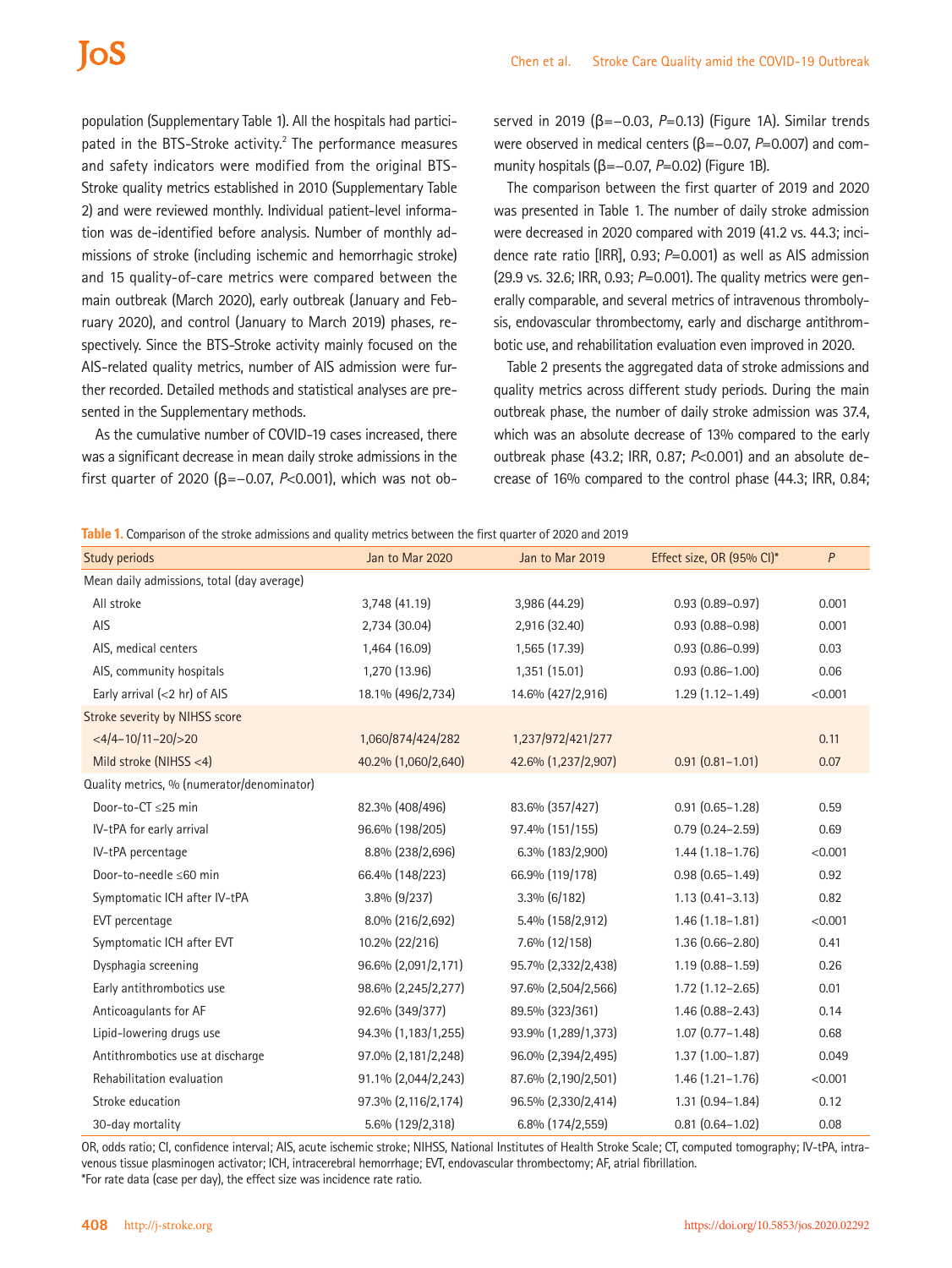| (Jan to Feb 2020)   | Mar 2020), OR (95% CI)* |       |                     |                        |                                                                                                                                                                                                                                                                                                                                                                                                                                                                                                                                                                           |
|---------------------|-------------------------|-------|---------------------|------------------------|---------------------------------------------------------------------------------------------------------------------------------------------------------------------------------------------------------------------------------------------------------------------------------------------------------------------------------------------------------------------------------------------------------------------------------------------------------------------------------------------------------------------------------------------------------------------------|
|                     |                         |       |                     |                        |                                                                                                                                                                                                                                                                                                                                                                                                                                                                                                                                                                           |
| 2,590 (43.17)       | $0.87(0.81 - 0.93)$     | 0.001 | 3,986 (44.29)       | 0.84 (0.79-0.90)       | 0.001                                                                                                                                                                                                                                                                                                                                                                                                                                                                                                                                                                     |
| 1,864 (31.07)       | $0.90(0.83 - 0.98)$     | 0.01  | 2,916 (32.40)       | 0.87 (0.80 - 0.93)     | 0.001                                                                                                                                                                                                                                                                                                                                                                                                                                                                                                                                                                     |
| 997 (16.62)         | $0.91(0.81 - 1.01)$     | 0.08  | 1,565 (17.39)       | 0.87 (0.78-0.96)       | 0.01                                                                                                                                                                                                                                                                                                                                                                                                                                                                                                                                                                      |
| 867 (14.45)         | $0.90(0.80 - 1.01)$     | 0.08  | 1,351(15.01)        | 0.87 (0.77-0.97)       | 0.01                                                                                                                                                                                                                                                                                                                                                                                                                                                                                                                                                                      |
| 18.0% (336/1,864)   | $1.03(0.83 - 1.26)$     | 0.82  | 14.6% (427/2,916)   | 1.31 (1.08-1.60)       | 0.01                                                                                                                                                                                                                                                                                                                                                                                                                                                                                                                                                                      |
|                     |                         |       |                     |                        |                                                                                                                                                                                                                                                                                                                                                                                                                                                                                                                                                                           |
| 712/608/284/196     |                         | 0.62  | 1,237/972/421/277   |                        | 0.36                                                                                                                                                                                                                                                                                                                                                                                                                                                                                                                                                                      |
| 39.6% (712/1,800)   | $1.08(0.92 - 1.28)$     | 0.36  | 42.6% (1,237/2,907) | $0.96(0.82 - 1.12)$    | 0.56                                                                                                                                                                                                                                                                                                                                                                                                                                                                                                                                                                      |
|                     |                         |       |                     |                        |                                                                                                                                                                                                                                                                                                                                                                                                                                                                                                                                                                           |
| 84.8% (285/336)     | $0.59(0.37 - 0.95)$     | 0.03  | 83.6% (357/427)     | $0.65(0.42 - 1.02)$    | 0.06                                                                                                                                                                                                                                                                                                                                                                                                                                                                                                                                                                      |
| 96.6% (142/147)     | 0.87 (0.19-4.06)        | 0.86  | $97.4%$ (151/155)   | 0.67 (0.14-3.28)       | 0.62                                                                                                                                                                                                                                                                                                                                                                                                                                                                                                                                                                      |
| 9.5% (175/1,843)    | $0.76(0.57 - 1.03)$     | 0.08  | 6.3% (183/2,900)    | 1.19 (0.89-1.60)       | 0.25                                                                                                                                                                                                                                                                                                                                                                                                                                                                                                                                                                      |
| 66.9% (111/166)     | 0.91 (0.48-1.71)        | 0.77  | 66.9% (119/178)     | 0.91 (0.49-1.70)       | 0.77                                                                                                                                                                                                                                                                                                                                                                                                                                                                                                                                                                      |
| 2.9% (5/174)        | $2.33(0.64 - 8.45)$     | 0.20  | 3.3% (6/182)        | $2.05(0.59 - 7.13)$    | 0.26                                                                                                                                                                                                                                                                                                                                                                                                                                                                                                                                                                      |
| 7.8% (143/1,833)    | $1.10(0.82 - 1.48)$     | 0.52  | 5.4% (158/2,912)    | $1.62$ $(1.22 - 2.17)$ | 0.001                                                                                                                                                                                                                                                                                                                                                                                                                                                                                                                                                                     |
| $9.1\%$ $(13/143)$  | $1.42(0.59 - 3.46)$     | 0.43  | 7.6% (12/158)       | $1.73(0.70 - 4.24)$    | 0.23                                                                                                                                                                                                                                                                                                                                                                                                                                                                                                                                                                      |
| 96.3% (1,489/1,547) | $1.45(0.83 - 2.52)$     | 0.19  | 95.7% (2,332/2,438) | $1.68(0.995 - 2.85)$   | 0.05                                                                                                                                                                                                                                                                                                                                                                                                                                                                                                                                                                      |
| 98.5% (1,579/1,603) | $1.22(0.55 - 2.67)$     | 0.63  | 97.6% (2,504/2,566) | $1.96(0.95 - 4.03)$    | 0.07                                                                                                                                                                                                                                                                                                                                                                                                                                                                                                                                                                      |
| 94.0% (252/268)     | $0.51$ $(0.24 - 1.11)$  | 0.09  | 89.5% (323/361)     | $0.93(0.47 - 1.83)$    | 0.83                                                                                                                                                                                                                                                                                                                                                                                                                                                                                                                                                                      |
| 95.0% (829/873)     | 0.67 (0.41-1.09)        | 0.10  | 93.9% (1,289/1,373) | $0.82(0.52 - 1.27)$    | 0.36                                                                                                                                                                                                                                                                                                                                                                                                                                                                                                                                                                      |
| 97.4% (1,534/1,575) | $0.66$ $(0.40 - 1.09)$  | 0.10  | 96.0% (2,394/2,495) | $1.04(0.67 - 1.60)$    | 0.88                                                                                                                                                                                                                                                                                                                                                                                                                                                                                                                                                                      |
| 91.1% (1,427/1,566) | $1.00(0.73 - 1.37)$     | 0.99  | 87.6% (2,190/2,501) | $1.45(1.09 - 1.94)$    | 0.01                                                                                                                                                                                                                                                                                                                                                                                                                                                                                                                                                                      |
| 96.7% (1,488/1,538) | $2.51(1.21 - 5.22)$     | 0.01  | 96.5% (2,330/2,414) | 2.68 (1.32-5.46)       | 0.01                                                                                                                                                                                                                                                                                                                                                                                                                                                                                                                                                                      |
| 5.7% (89/1,568)     | $0.94(0.64 - 1.38)$     | 0.76  | 6.8% (174/2,559)    | $0.78(0.55 - 1.11)$    | 0.17                                                                                                                                                                                                                                                                                                                                                                                                                                                                                                                                                                      |
|                     |                         |       |                     |                        | S, National Institutes of Health Stroke Scale; CT, computed tomography; IV-tPA, intravenous tissue plasminogen activator; ICH, intracerebral<br>"The effect size was the result of the early outbreak phase (Jan to Feb 2020) compared with the main outbreak phase (Mar 2020): incidence rate ratio for rate data (case per day) and OR for percentage data; "The ef-<br>fect size was the result of the control phase (Jan to Mar 2019) compared with the main outbreak phase (Mar 2020): incidence rate ratio for rate data (case per day) and OR for percentage data. |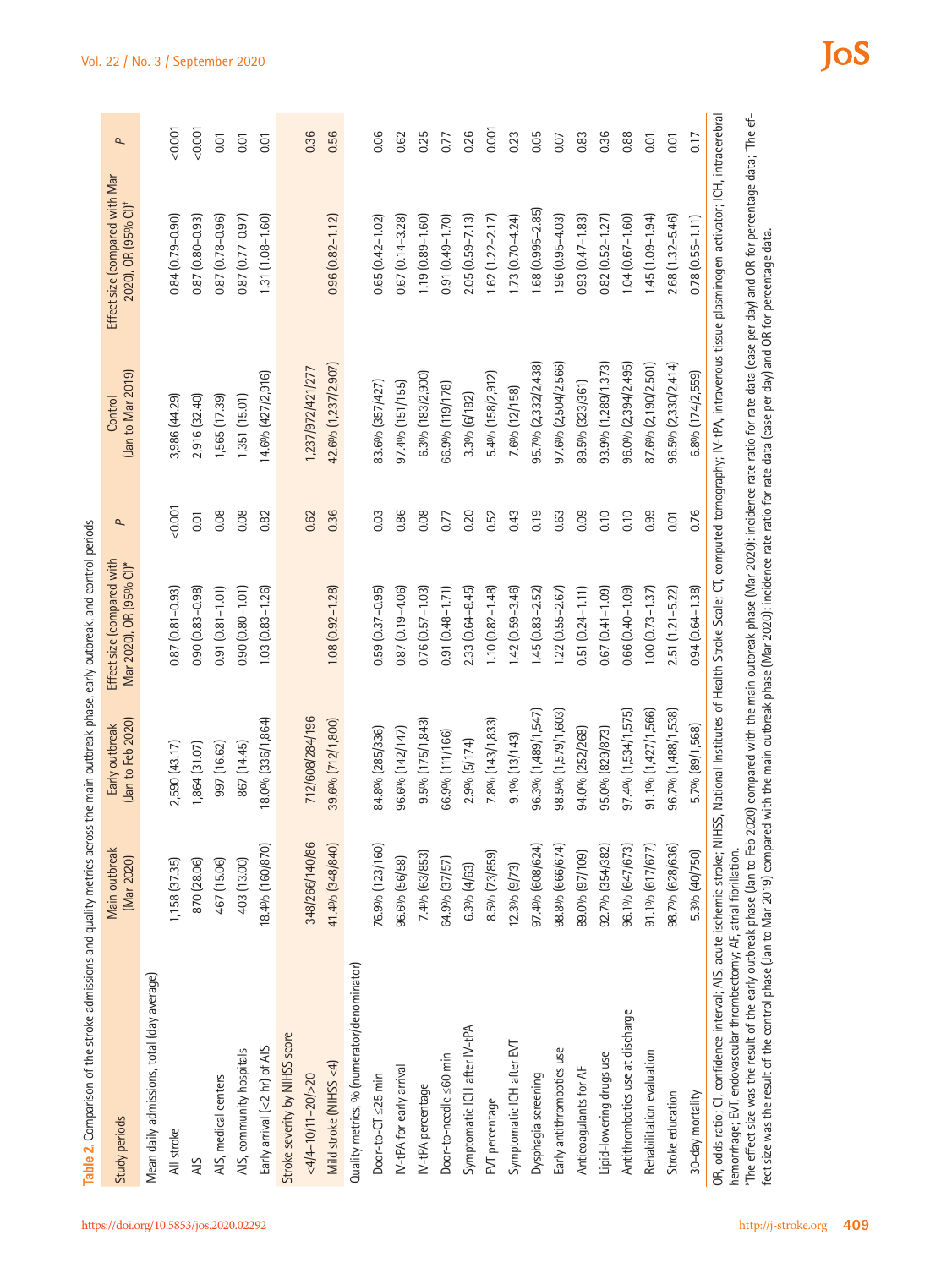*P*<0.001). Compared with the early outbreak phase, quality metrics were largely comparable except for fewer patients having a door-to-computed tomography time ≤25 minutes in the main outbreak phase (76.9% vs. 84.8%; odds ratio [OR], 0.59; *P*=0.03). However, when compared to the control phase, the proportion of patients who arrived within 2 hours from stroke onset (18.4% vs. 14.6%; OR, 1.31; *P*=0.01) and those who received endovascular thrombectomy (8.5% vs. 5.4%; OR, 1.62; *P*=0.001) increased in the main outbreak phase. The quality metrics of rehabilitation evaluation and stroke education also improved.

We found that most stroke quality measures during the current study periods considerably improved compared to the initial BTS-Stroke activity implementation period of 2010 to 2011.<sup>2</sup> More importantly, the overall quality of acute stroke care was well-maintained or even further improved for several metrics during the early and main outbreak periods, indicating that the effect of the quality improvement program persists over time.

As expected, stroke admissions in Taiwan decreased by approximately 13% to 16% in the main COVID-19 outbreak phase in the main COVID-19 outbreak phase. However, the reduction appears much less than the global average of 42% reduction reported by the World Stroke Organization.<sup>4</sup> During the outbreak, patients with mild stroke symptoms may be less willing or may took longer time to visit the hospital.<sup>5</sup> Our data showed a trend of decreasing proportion of mild stroke (National Institutes of Health Stroke Scale [NIHSS] <4; 40.2% vs. 42.6%; OR, 0.91; *P*=0.07) and mild to moderate stroke (NIHSS <10; 73.3% vs. 76.0%; OR, 0.87; *P*=0.02) in 2020 compared with 2019. Besides, the number of early arrivals was higher in 2020 than 2019; these patients most likely had considerable neurological signs and were thus sent to hospitals earlier. The proportion of patients receiving acute reperfusion therapy did not decrease in 2020, suggesting that the quality of acute intervention of stroke were still maintained during the pandemic.

When encountering an outbreak of a highly contagious disease, the performance of timely and emergent acute stroke care could be compromised. Modification of the hyperacute stroke management protocol has been advocated during this pandemic in many countries, including Taiwan. $6,7$  In this study, the proportion of patients with a door-to-computed tomography time ≤25 minutes was lower in the main outbreak phase, which would have resulted in delaying hyperacute stroke management.<sup>8</sup> Nevertheless, the proportion of patients with a door-to-needle time ≤60 minutes in our study was not affected, suggesting that the participating hospitals made their best effort to adhere to hyperacute stroke protocols.

The main limitation of our study was that we were able to use

month-based hospital-level data only, and detailed individual patient-level data such as demographic profiles and stroke severities could not be analyzed. In addition, Taiwan was far less severely affected by the pandemic compared with other countries, hence the generalizability of our results should be taken into consideration.

In conclusion, we showed that the collateral adverse effect on stroke admission even in a country less affected by COVID-19. Well-implemented performance improvement program could lead to a fair maintenance of stroke care quality even during the public health crises.

## **Supplementary materials**

Supplementary materials related to this article can be found online at https://doi.org/10.5853/jos.2020.02292.

### **References**

- 1. Schwamm LH, Fonarow GC, Reeves MJ, Pan W, Frankel MR, Smith EE, et al. Get With The Guidelines-Stroke is associated with sustained improvement in care for patients hospitalized with acute stroke or transient ischemic attack. *Circulation*  2009;119:107-115.
- 2. Hsieh FI, Jeng JS, Chern CM, Lee TH, Tang SC, Tsai LK, et al. Quality improvement in acute ischemic stroke care in Taiwan: the breakthrough collaborative in stroke. *PLoS One* 2016;11: e0160426.
- 3. Wang CJ, Ng CY, Brook RH. Response to COVID-19 in Taiwan: big data analytics, new technology, and proactive testing. *JAMA* 2020;323:1341-1342.
- 4. Liu R, Zhao J, Fisher M. The global impact of COVID-19 on acute stroke care. *CNS Neurosci Ther* 2020;26:1103-1105.
- 5. Teo KC, Leung WCY, Wong YK, Liu RKC, Chan AHY, Choi OMY, et al. Delays in stroke onset to hospital arrival time during COVID-19. *Stroke* 2020;51:2228-2231.
- 6. Khosravani H, Rajendram P, Notario L, Chapman MG, Menon BK. Protected code stroke: hyperacute stroke management during the coronavirus disease 2019 (COVID-19) pandemic. *Stroke* 2020;51:1891-1895.
- 7. Lin PY, Chang YM, Huang CY, Lin CH, Chuang MT, Chen PL, et al. Management of hyperacute stroke during the coronavirus disease of 2019 pandemic: the modified code stroke in a medical center in Taiwan. *J Stroke* 2020;22:278-281.
- 8. Kerleroux B, Fabacher T, Bricout N, Moïse M, Testud B, Vingadassalom S, et al. Mechanical thrombectomy for acute ischemic stroke amid the COVID-19 outbreak: decreased activity, and increased care delays. *Stroke* 2020;51:2012-2017.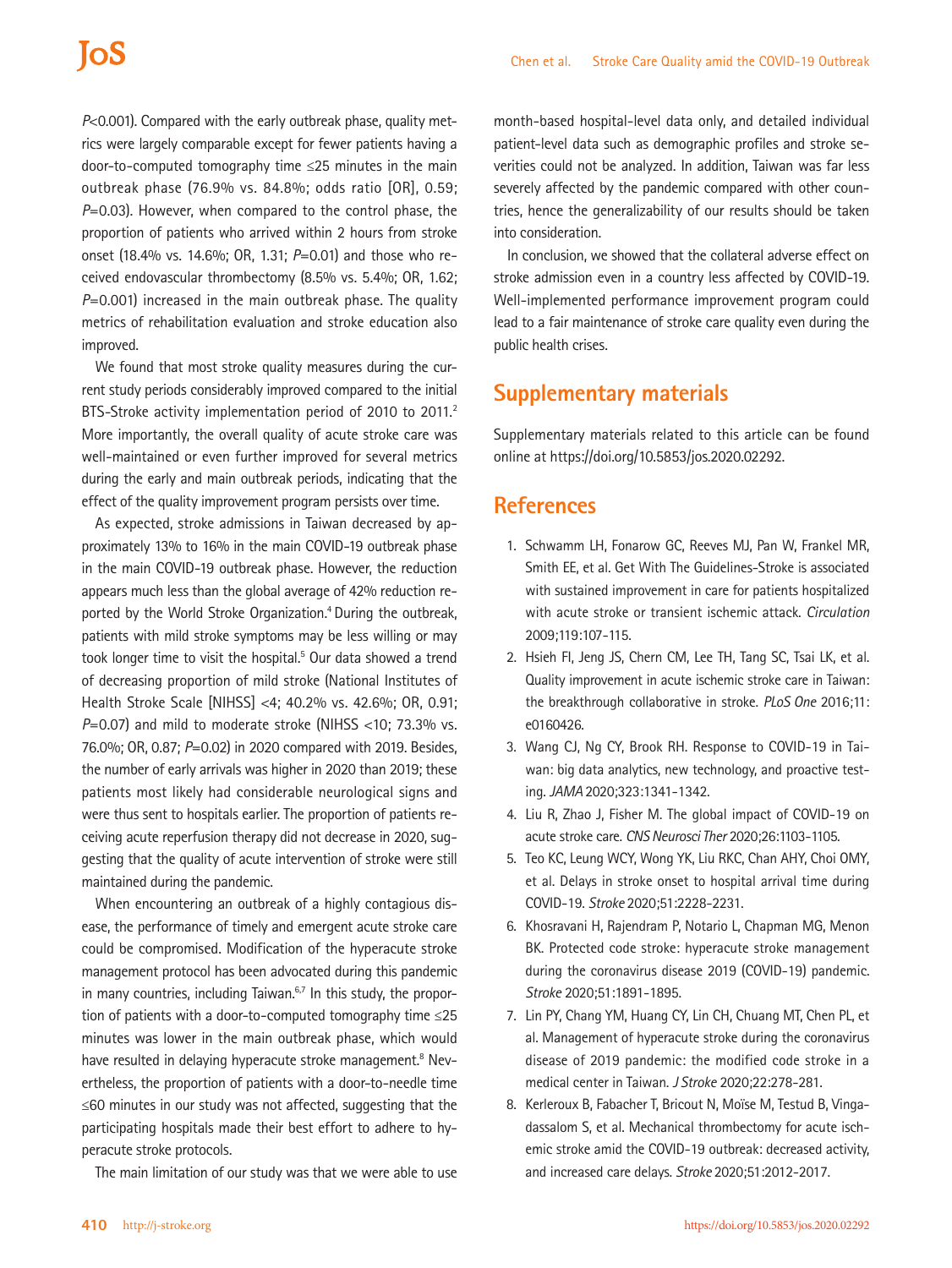**Correspondence:** Sung-Chun Tang Department of Neurology, National Taiwan University Hospital, No. 7, Chung-Shan South Road, Taipei 100, Taiwan Tel: +886-2-23562144 Fax: +886-2-23418395 E-mail: [sctang@ntuh.gov.tw](mailto:sctang@ntuh.gov.tw) https://orcid.org/0000-0003-3731-5973

Received: June 12, 2020 Revised: July 31, 2020 Accepted: August 3, 2020

The authors have no financial conflicts of interest.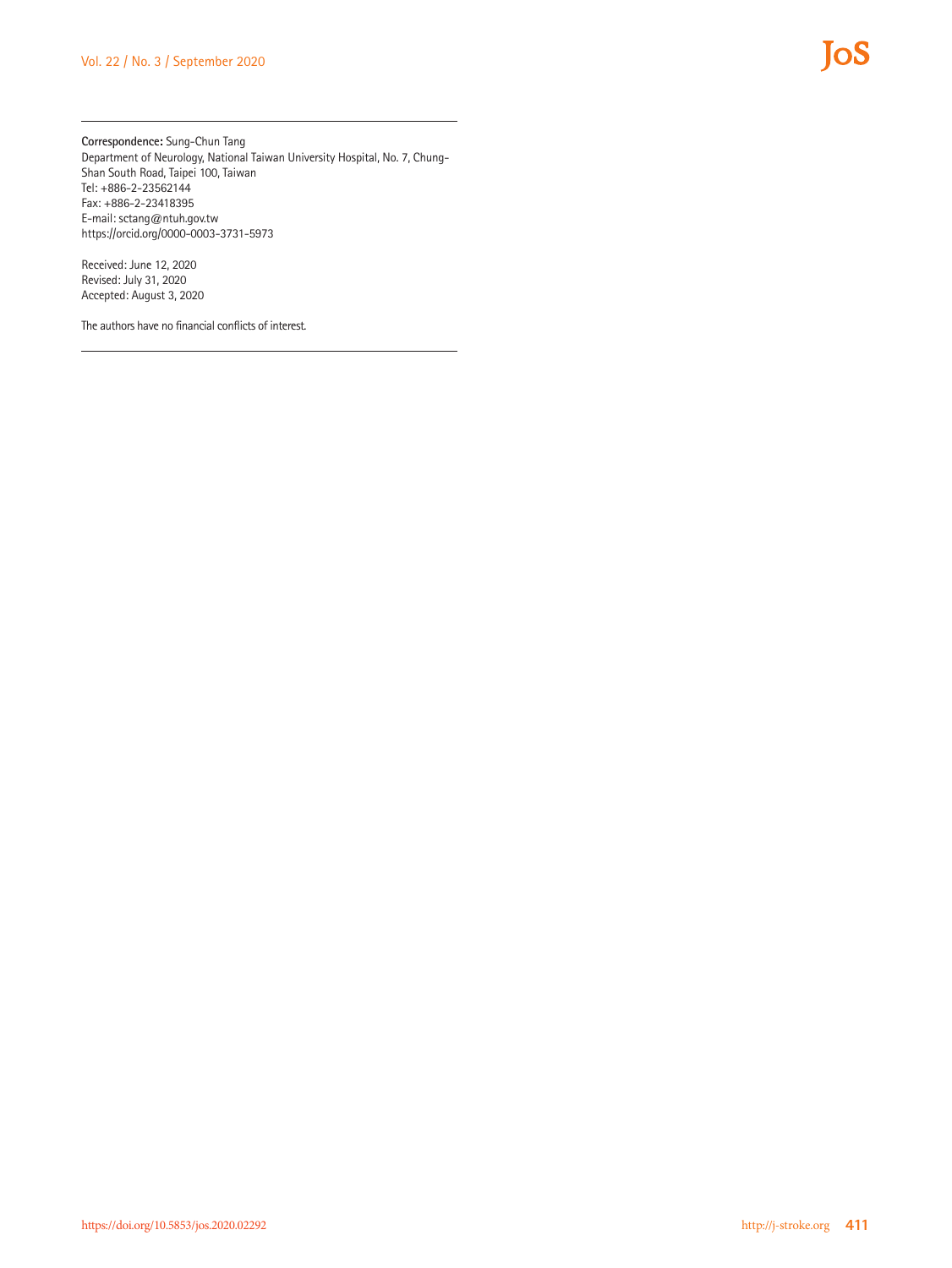### **Supplementary methods**

#### **Participating hospitals**

The data covered 18 hospitals in Taiwan's different administrative districts; these districts together contain >65% of the total population. The enrolled hospitals included seven medical centers and 11 community hospitals, and the corresponding principal investigators were all members of Taiwan Stroke Society (Supplementary Table 1) and participants of the BTS-Stroke activity, where they received training in the measurement of quality and safety from trained neurologists, study nurses, and stroke case managers. The details of the training and data collection process involved in the BTS-Stroke activity has been reported previously.<sup>6</sup> Individual patient-level information was de-identified before analysis. This study was approved by the National Taiwan University Hospital Research Ethics Committee, No. 202004035RINA.

#### **Quality metrics for stroke care**

The original BTS-Stroke quality metrics were established in 2010. It included 14 performance measures and safety indicators. These indicators are the percentage of (1) patients presenting with stroke symptoms for <2 hours who have a door-to-computed tomography time ≤25 minutes; (2) patients who arrived at the participating hospital <2 hours after symptom onset who use an intravenous tissue plasminogen activator (IV-tPA; IV-tPA for early arrival); (3) patients with acute ischemic stroke (AIS) who receive IV-tPA treatment; (4) patients who arrived <2 hours after symptom onset who have a of door-to-needle time ≤60 minutes; (5) patients who underwent IV-tPA treatment who developed symptomatic intracerebral hemorrhage (ICH); (6) patients with AIS who receive intraarterial thrombolysis; (7) patients who use antithrombotic medication use ≤48 hours upon admission (early antithrombotic use); (8) patients who undergo dysphagia screening before any oral intake; (9) patients with atrial fibrillation who are prescribed oral anticoagulants at discharge; (10) patients with a lipid-lowering drug prescription for low-density lipoprotein ≥100 mg/dL at discharge (lipid-lowering drug use); (11) patients with an antithrombotic prescription at discharge (antithrombotic use at discharge); (12) patients who are evaluated for stroke rehabilitation services (rehabilitation evaluation); (13) patients (and/or caregivers) who undergo stroke education (stroke education); and (14) patients with stroke who have a 30-day mortality. Since 2015, endovascular thrombectomy (EVT) has become the standard treatment for patients with AIS with large vessel occlusion. Therefore, we replaced intraarterial thrombolysis with EVT and added metric 15: symptomatic ICH after EVT (Supplementary Table 2). Stroke severity, representing by National Institutes of Health Stroke Scale (NIHSS), was not included in the BTS-Stroke activity. Nevertheless, we collected patients' NIHSS score according to four strata as <4, 4 to 10, 11 to 20, and >20.

All quality metrics were reviewed on a monthly basis in each participating hospital. Furthermore, the total number of monthly stroke admissions (including those of AIS, transient ischemic attack and hemorrhagic stroke) were recorded. Since the BTS-Stroke activity mainly focused on the AIS-related quality metrics, we further recorded number of AIS admission. The study period was January 1 to March 31, 2020, and the control period was January 1 to March 31, 2019.

#### **COVID-19 statistics**

Coronavirus disease 2019 (COVID-19) statistics were collected from the bulletins and press releases of the Central Epidemic Command Center (CECC), a specialized task force under Taiwan's Centers for Disease Control. We collected the daily numbers of confirmed cases (reported from home quarantine and enhanced surveillance).

#### **Statistical analysis**

The mean daily stroke and AIS admissions were calculated from data on their monthly counterparts (monthly figures/number of days of the month). The changes over the 3 consecutive months were estimated using a generalized estimating equation. The difference in the mean values between different study periods were compared using Poisson regression and expressed as incidence rate ratios and their 95% confidence intervals.

All quality metrics were represented as percentages (%). Because the denominator in these percentages may change according to which patients are covered by any given quality metrics, both the numerator and denominator are reported in the results. When appropriate, the chi-square test or Fisher's exact test was used to compare quality metrics between the study and control periods. Logistic regression analysis was used to calculate the odds ratios for quality of care between the 2 periods, and the penalized maximum likelihood (Firth method) was used for parameter estimation to determine the likelihood of rare outcomes.<sup>7</sup>

In brief, we first compared the first quarters of 2019 and 2020 with respect to the mean numbers of daily stroke admission of stroke and the quality-metric percentages. Prespecified subgroup analyses were performed for medical centers and community hospitals. Because the number of confirmed COV-ID-19 cases increased substantially in mid-March, we considered March 2020 as the most affected month (i.e., the main outbreak phase). Thus, we further compared data for March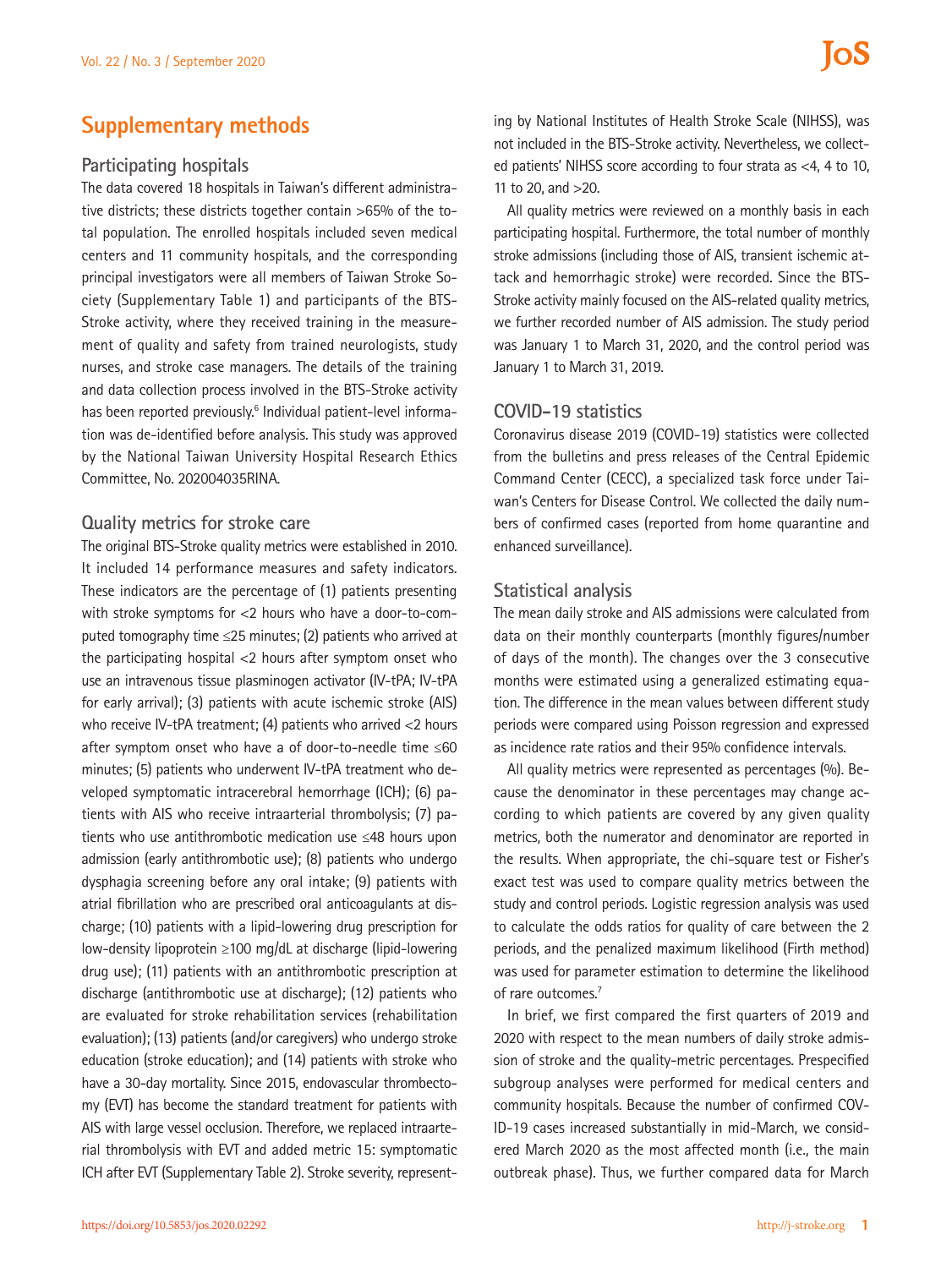# JoS

2020 with those of January to February 2020 (i.e., the early outbreak phase) and the first quarter of 2019 (i.e., the control

phase), respectively. All statistical analyses were performed using SAS version 9.4 (SAS Institute Inc., Cary, NC, USA).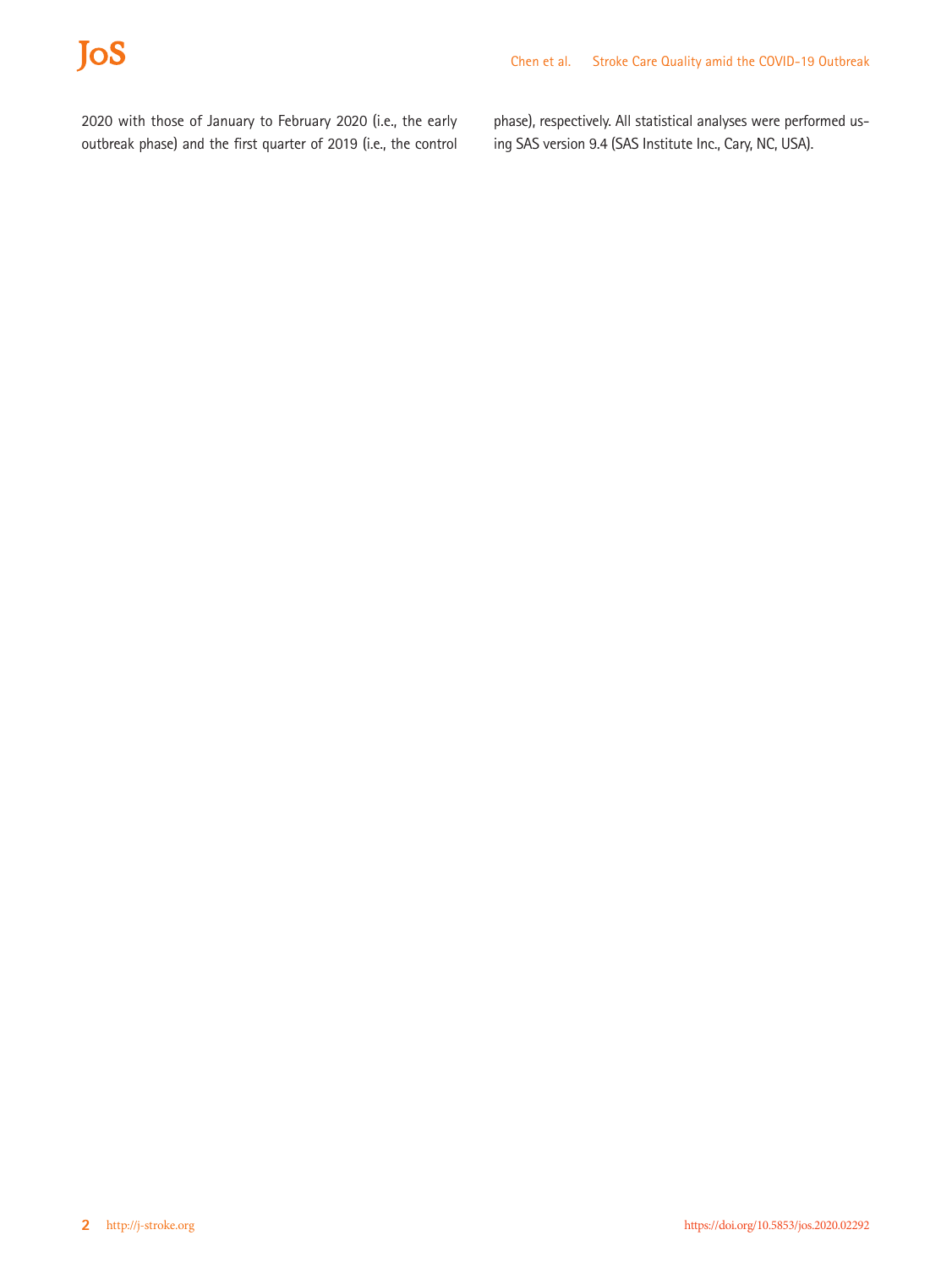**Supplementary Table 1.** List of the participating hospitals and team members of the Taiwan Stroke Society Investigators

| Hospital                                               | Accredited type    | <b>Districts</b> | Team members                                                                  |
|--------------------------------------------------------|--------------------|------------------|-------------------------------------------------------------------------------|
| National Taiwan University Hospital                    | Medical center     | Taipei city      | Chih-Hao Chen, MD, PhD; Sung-Chun Tang, MD, PhD;<br>Jiann-Shing Jeng, MD, PhD |
| Taipei Veterans General Hospital                       | Medical center     | Taipei city      | Nai-Fang Chi, MD; I-Hui Lee, MD, PhD                                          |
| Tri-Service General Hospital                           | Medical center     | Taipei city      | Chung-Hsing Chou, MD, PhD; Jiunn-Tay Lee, MD                                  |
| <b>Mackay Memorial Hospital</b>                        | Medical center     | Taipei city      | Ya-Ju Lin, MD, MSc; Helen L Po, MD                                            |
| Shin Kong Wu Ho-Su Memorial Hospital                   | Medical center     | Taipei city      | Hsu-Ling Yeh, MD; Li-Ming Lien, MD, PhD                                       |
| Linkou Chang Gung Memorial Hospital                    | Medical center     | Taoyuan city     | Chi-Hung Liu, MD, MSc; Chien-Hung Chang, MD;<br>Tsong-Hai Lee, MD, PhD        |
| National Cheng Kung University Hospital                | Medical center     | Tainan city      | Yu-Ming Chang, MD; Pi-Shan Sung, MD                                           |
| Keelung Chang Gung Memorial Hospital                   | Community hospital | Keelung city     | Feng-Chieh Su, MD; Wen-Yi Huang, MD, PhD                                      |
| Taipei Medical University Shuang-Ho Hospital           | Community hospital | New Taipei city  | Lung Chan, MD, PhD; Chaur-Jong Hu, MD, PhD                                    |
| Taipei Tzu Chi Hospital                                | Community hospital | New Taipei city  | Po-Jen Hsu, MD; Shinn-Kuang Lin, MD                                           |
| Cardinal Tien Hospital                                 | Community hospital | New Taipei city  | Chung-Fen Tsai, MD, PhD; Ping-Keung Yip, MD                                   |
| En Chu Kong Hospital                                   | Community hospital | New Taipei city  | Hai-Jui Chu, MD; Yu Sun, MD, PhD                                              |
| Landseed International Hospital                        | Community hospital | Taoyuan city     | Yu-Wei Chen, MD, PhD; Chi-Jen Chen, MD                                        |
| National Taiwan University Hospital Hsin-Chu Branch    | Community hospital | Hsinchu city     | Hui-Chi Yang, BS; Kai-Hsiang Chen, MD                                         |
| National Taiwan University Hospital Yunlin Branch      | Community hospital | Yunlin county    | Yiman Sun, BS; Kai-Chieh Chang, MD                                            |
| Chiayi Chang Gung Memorial Hospital                    | Community hospital | Chiavi county    | Chun-Hsien Lin, MD; Yen-Chu Huang, MD                                         |
| Ditmanson Medical Foundation Chiayi Christian Hospital | Community hospital | Chiavi city      | Yu-Hsiang Su, MD; Sheng-Feng Sung, MD, MS                                     |
| E-Da Hospital                                          | Community hospital | Kaohsiung city   | Meng-Tsang Hsieh, MD; Tzu-Tung Tsai, MD                                       |